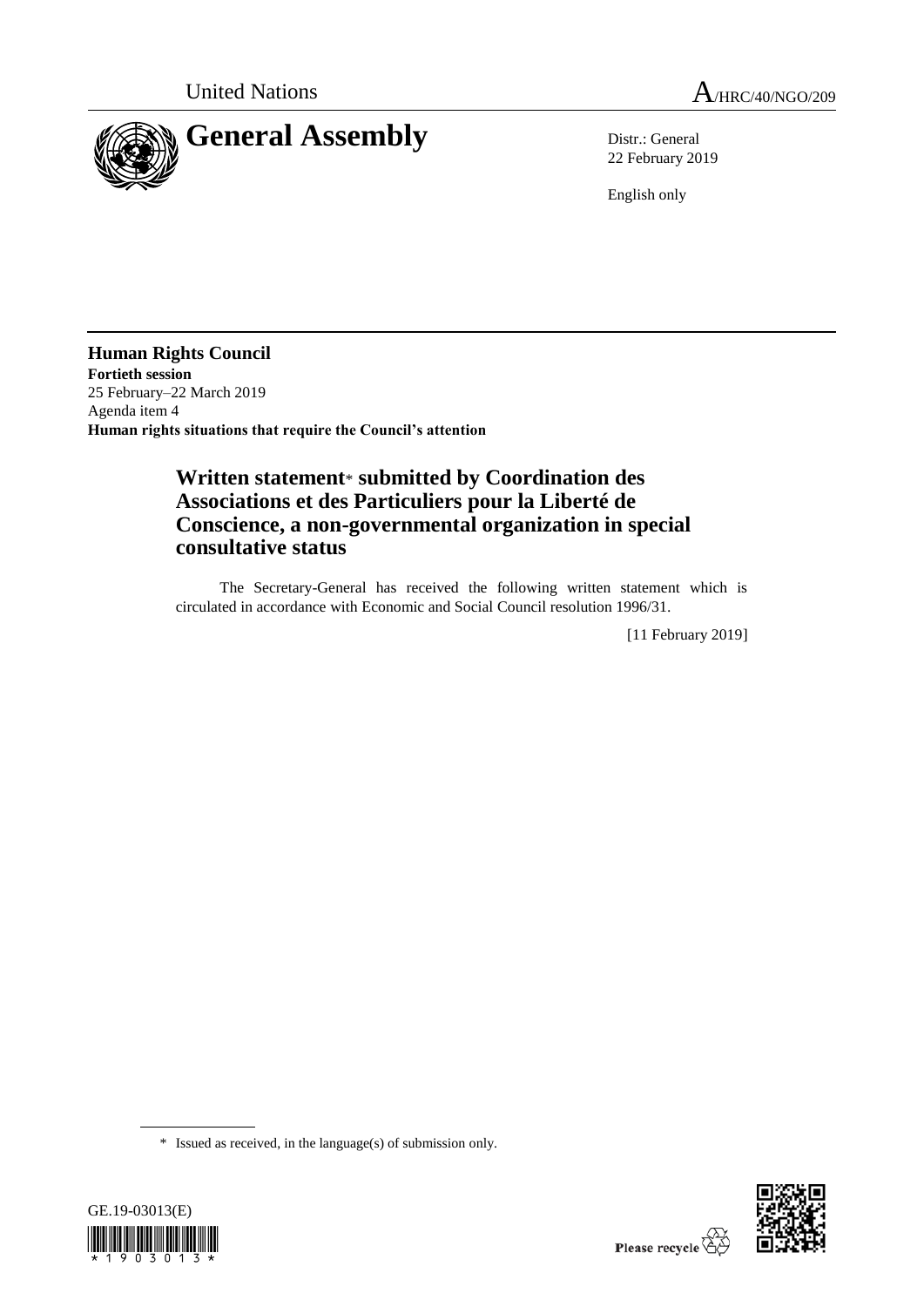## **Asylum Seekers from The Church of Almighty God in Japan**

As of January 2019, 270 members of The Church of Almighty God (CAG), a Chinese Christian new religious movement, have escaped China and applied for asylum in Japan. None of the requests has been granted, within a context where Japanese authorities, to quote the quality newspaper *Business Insider*, have adopted "one of the world's toughest asylum policies" ("No Entry," April 11, 2018, https://www.businessinsider.com/why-japanaccepts-so-few-refugees-2018-4).

The CAG is a Christian new religious movement, founded in China in 1991 and also known as Eastern Lightning. Its name refers to the fact that it believes Almighty God has returned to Earth as the second coming of Jesus Christ and incarnated as a Chinese woman (currently living in the United States of America), to guide and purify humans in the latter days and reveal the fullness of the truth.

That the CAG is ruthlessly and cruelly persecuted in China is an established fact. The CAG claims that more than 300,000 of its members have been arrested, and scholars regard the figure as credible based on the frequent references in Chinese media that hundreds or thousands of CAG members have been apprehended in a certain province. The Chinese government maintains a data base of selected court decisions, and there are hundreds of them there showing that CAG members have been sentenced to heavy jail penalties for the only circumstance of being active on a banned religious organization (*xie jiao*). Common members are also arrested and sentenced, not only leaders. NGOs have also reported instances of torture, extra-judicial killings, and organ harvesting.

Most CAG members are sentenced under Article 300 of the Chinese Criminal Code, which makes it a crime, punished with imprisonment from 3 to 7 years "or more," to "use," interpreted by the courts as "to be active in," a religious group included in the periodically updated lists of *xie jiao*. The Chinese expression *xie jiao* is often translated as "evil cults" or "evil sects," but a more literal translation is "heterodox teachings." Lists of *xie jiao* have been compiled since the Ming Dynasty era, and they have included groups regarded as theologically "heretic" and hostile to the government. The CAG has been continuously listed as a *xie jiao* since 1995. It is important that authorities abroad understand the difference between the *xie jiao* and the Protestant house churches not included in the *xie jiao* list. While, to the extent that they refuse to join the government-controlled Three Self Church, house churches are also discriminated and persecuted, the repression of groups listed as *xie jiao* such as the CAG or Falun Gong is much more severe, is grounded in a specific article of the Criminal Code and in documents issued by the Central Committee, and is carried out by a specialized unit called Office 610, in coordination with the national security forces. In December 2018, the pro-government newspaper *Caixin News* reported that in Qinghai province, "within the past eight months, 1,500 police officers have been deployed in anti-cult projects that target the Church of Almighty God."

Religious movements in China end up in the list of the *xie jiao* for two reasons: because they are perceived to be critical of the Chinese Communist Party (CCP), and of their rapid growth, which scares the Party. According to governmental sources, although founded as recently as 1991, the CAG has now four million members in China, a spectacular growth that finds a precedent only in Falun Gong (persecuted for the same reasons).

When asked why they suppress the CAG, Chinese authorities give a different answer, stating that the movement is guilty of several serious crimes. Chronology does not cooperate, however, as the CAG is persecuted since its foundation in 1991 and the first serious accusation of crimes surfaced only in the  $21<sup>st</sup>$  century, showing that the accusations did not *cause* the persecution, although they were used to justify it. What's more, these accusations have been proved false.

Other incidents are also mentioned, but the most frequent accusations concern the Zhaoyuan McDonald's murder of 2014. It was the brutal homicide, on May 28, 2014, of 37-year old salesgirl Wu Shuoyan, in a McDonald's diner in the city of Zhaoyuan, in the Chinese province of Shandong. Six "missionaries" entered the McDonald's and asked for the cell phone numbers of the customers. Wu refused to supply hers, was identified as an